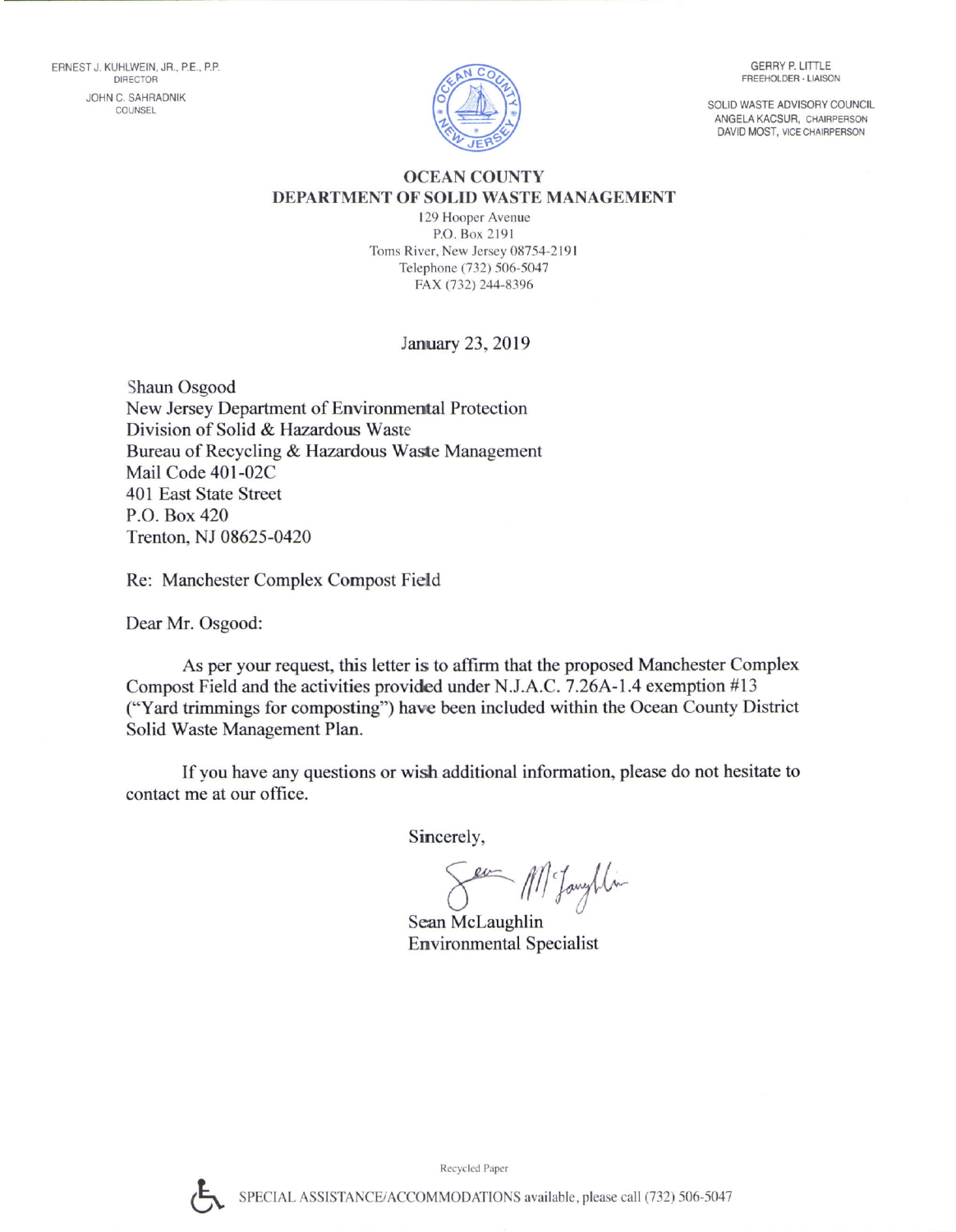

State of New Jersey

**DEPARTMENT OF ENVIRONMENTAL PROTECTION** DIVISION OF SOLID & HAZARDOUS WASTE

BUREAU OF RECYCLING & HAZARDOUS WASTE MANAGEMENT

**PHILIP D. MURPHY** *Governor* **SHEILA Y. OLIVER** *Lt. Governor*

401 East State Street P.O. Box 420, Mail Code 401-02C Trenton, New Jersey 08625-0420 Tel. (609) 984-3438 • Fax (609) 777-1951/984-0565 [www.nj.gov/dep/dshw/recycling](http://www.nj.gov/dep/dshw/recycling)

**CATHERINE R. McCABE** *Commissioner*

February 27, 2020

Dear Responsible Party,

New Jersey Department of Environmental Protection (NJDEP) records indicate that you may have been operating a recycling center exempted from the requirement to obtain a general or limited approval pursuant to N.J.A.C. 7:26A-1.4(a). Pursuant to the Burden of Proof provisions of N.J.A.C. 7:26A-1.5, a recycling center that has claimed an exemption shall demonstrate and appropriately document that it satisfies all terms of the exemption.

The NJDEP Division of Solid & Hazardous Waste is conducting an assessment of all such facilities that are operating and/or wish to maintain an Exemption. Below is a questionnaire which must be completed within thirty (30) days from the date of this letter. Please mail your response to the address on this letterhead, or email at: [exemptrecycling@dep.nj.gov](mailto:exemptrecycling@dep.nj.gov)

| <b>QUESTION</b>                             | <b>ANSWER</b>                             |
|---------------------------------------------|-------------------------------------------|
| <b>Location Address of Exempt Activity</b>  |                                           |
|                                             | 2820 Ridgeway Rd., Manchester, NJ 08759   |
| Contact Information (Individual's Name,     |                                           |
| Organization Name, Mailing Address, Email,  | Robert Kuhne, Ocean County Dept. of Solid |
| Phone, Fax)                                 | Waste Management, 601 New Hampshire       |
|                                             | Ave., Lakewood NJ, 08701,                 |
|                                             | rkuhne@co.ocean.nj.us, 732.367.0802,      |
|                                             | 732.942.8482                              |
| Current Status (Active/Inactive/Closed), If | <b>ACTIVE</b>                             |
| Closed, Provide Date Closed                 |                                           |
| Exemption Number(s) Claimed                 | 13                                        |
| Type of Material(s) Accepted                | Leaves                                    |
| Approximation of Annual Throughput (please) | 9,950 Cubic Yards/yr.                     |
| specify Tons or Cubic Yards)                |                                           |
| Date of Last Inspection (DEP or County      | $N/A$ (Site opened in 2020)               |
| <b>Health Department</b> )                  |                                           |
| Specify Exemption Number(s) to be           | 13                                        |
| Maintained                                  |                                           |